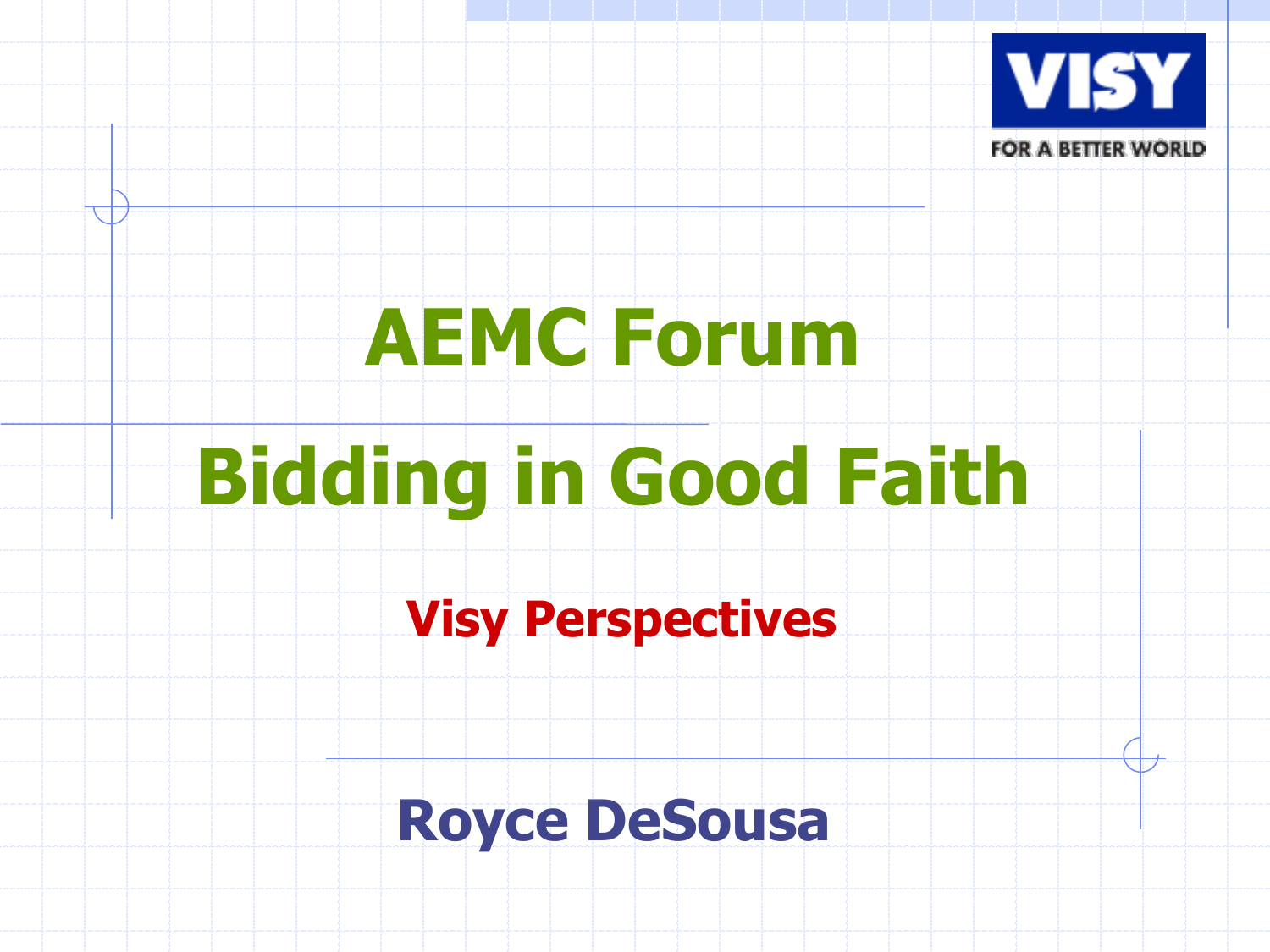#### **Large User Perspective**



- Consumer interest in generator ramp rates rules and good faith bidding??
- Some large users take Spot Market Exposure
- Standard retail customers are affected by Spot. Impact on forward wholesale contract prices and retail prices – no escaping spot!
- Govt. have promoted customer involvement in the market with Demand Side Management
- Large buyers are prepared to take price risk on spot
	- $\blacktriangleright$  We accept that price extremities will occur
- Requires risk management approach to deal with times of genuine market constraints and price extremities
	- (a) Contract (fixed price) for base-load / load not capable of curtailment
	- (b) Curtailment capability: Personnel, plant and control systems at Visy's key load facilities are equipped to shed load at short notice
	- Information: market-monitoring systems and access to market experts and market intelligence to inform curtailment decision-making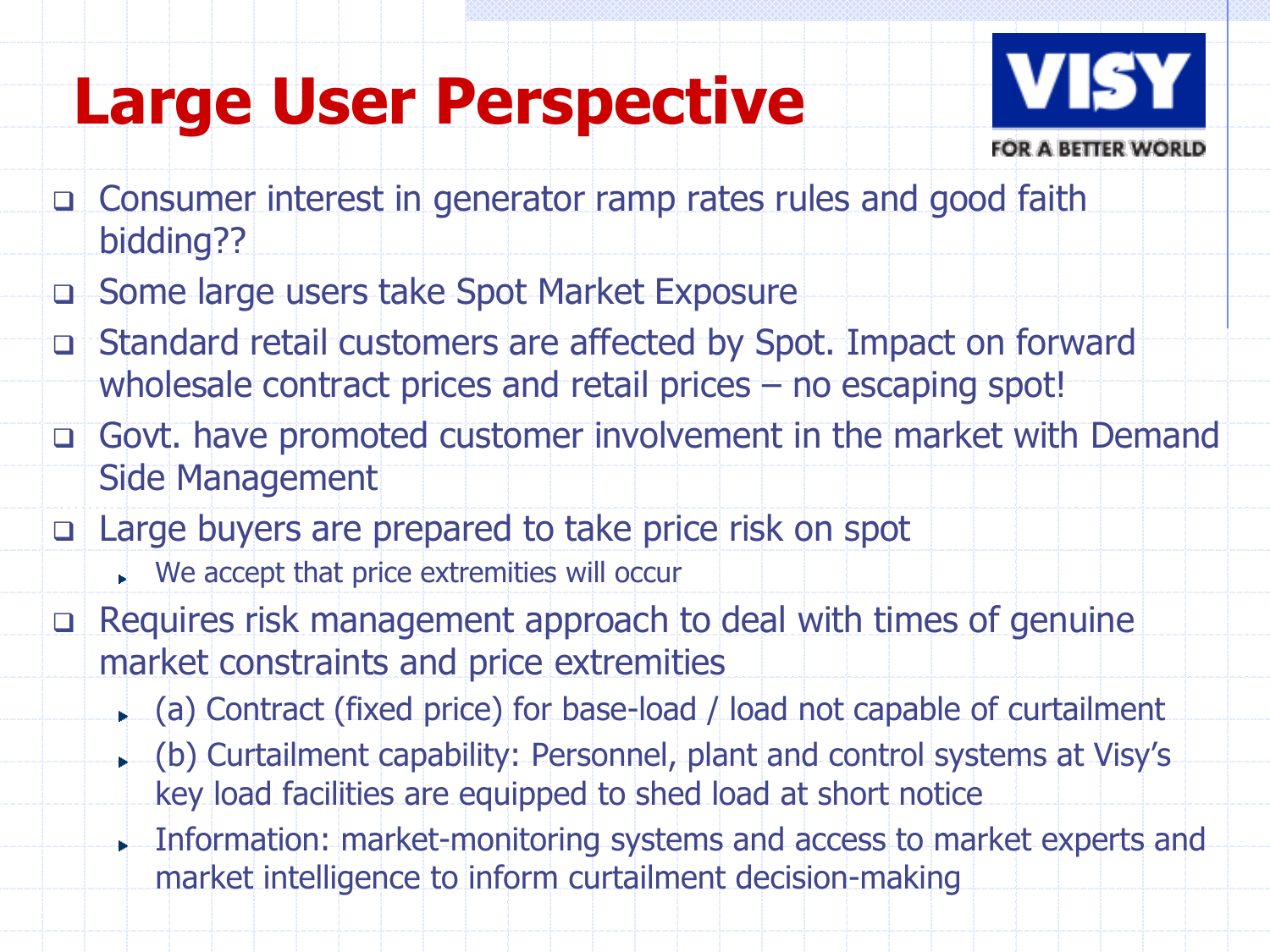#### **Curtailment Response Possible?**



- Some warning of imminent price extremities
	- Supply and Demand constraint?
		- Demand: Weather extremities
		- Supply: Genuine shortage of generation; Unanticipated failure of generation/interconnectors
	- No expectation of generous or special warning
- **Quick response time** 
	- $\blacktriangleright$  Visy:  $15 30$  min response time
	- $\triangleright$  Other large users have response times between  $10 30$  min
	- Others responding to price extremities fast start peaking gen
- Some certainty that the curtailment reaction will be effective in mitigating extreme price exposure
	- **Nill the price extremity forecast in pre-dispatch actually** materialise?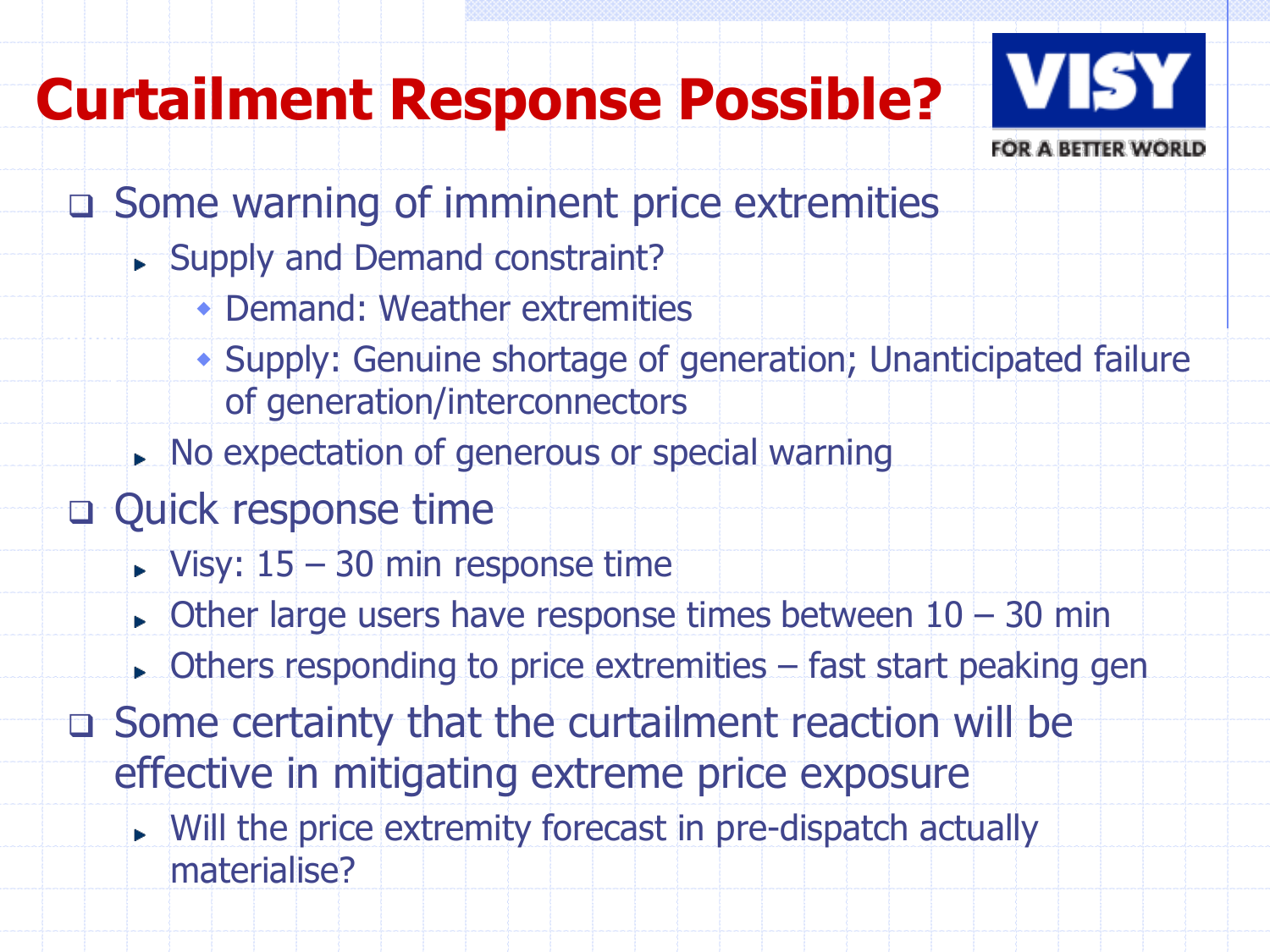### **Visy Experience QLD 2013-2014**



- No extrinsic indicators of price spikes
	- Price extremities at "odd" times eg Saturday Night,  $10 \text{pm}$  no demand concerns, no shortage of generation, no interconnect issues
	- **Extreme prices "materialising" just prior to D.I.**
- Pre-dispatch volatility "vapourising" after 5-minute burst
- Price extremities correlated towards last 5 minute D.I. within a Trading Interval??

|                   | . .      |                          |                |                |    |    |    |            |
|-------------------|----------|--------------------------|----------------|----------------|----|----|----|------------|
| <b>Spot range</b> |          | <b>Dispatch interval</b> |                |                |    |    |    |            |
| \$/MWh            |          |                          | 2              | з              |    | 5  | 6  | <b>Sum</b> |
| \$1,000           | \$3,000  | 27                       | 19             | 17             | 25 | 25 | 44 | 157        |
| \$3,000           | \$5,000  |                          | $\overline{2}$ | -              | -  | 1  |    | 4          |
| \$5,000           | \$7,000  | 2                        | 1              |                |    | 1  | 3  | 9          |
| \$7,000           | \$9,000  | 5                        | $\overline{2}$ | $\overline{2}$ | 2  | 3  | 3  | 17         |
| \$9,000           | \$11,000 |                          | -              | 1              | 1  | 1  | 6  | 9          |
| $$11,000$ +       |          |                          | 3              | 5              | 3  | 11 | 22 | 51         |
| <b>Total</b>      |          | 41                       | 27             | 26             | 32 | 42 | 79 | 247        |

#### OLD "4-digit" Spot Price - Dispatch Int, Distribution: Jan-13 TO Apr-14

Many of these events due to frequent short timeframe re-bidding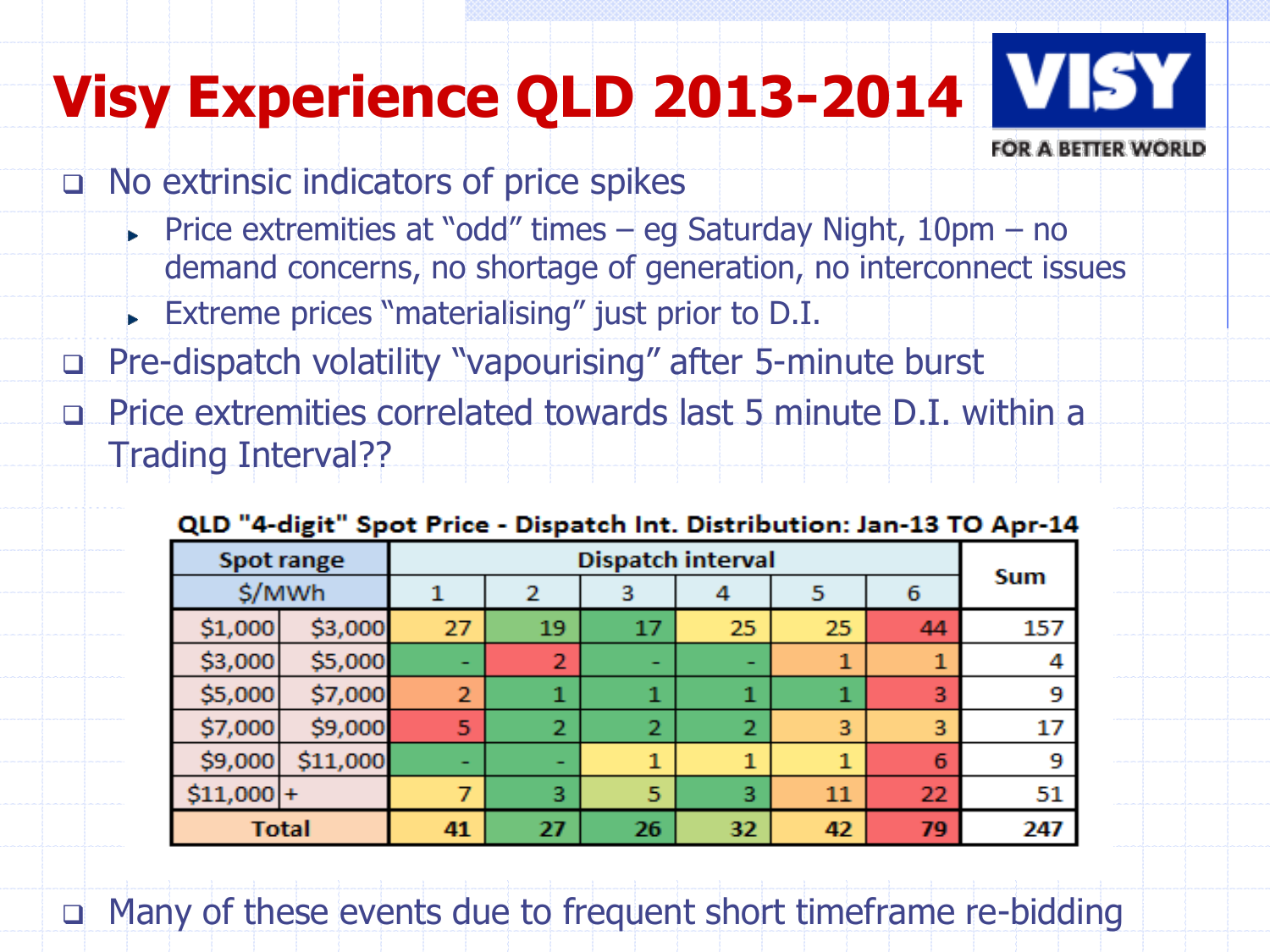